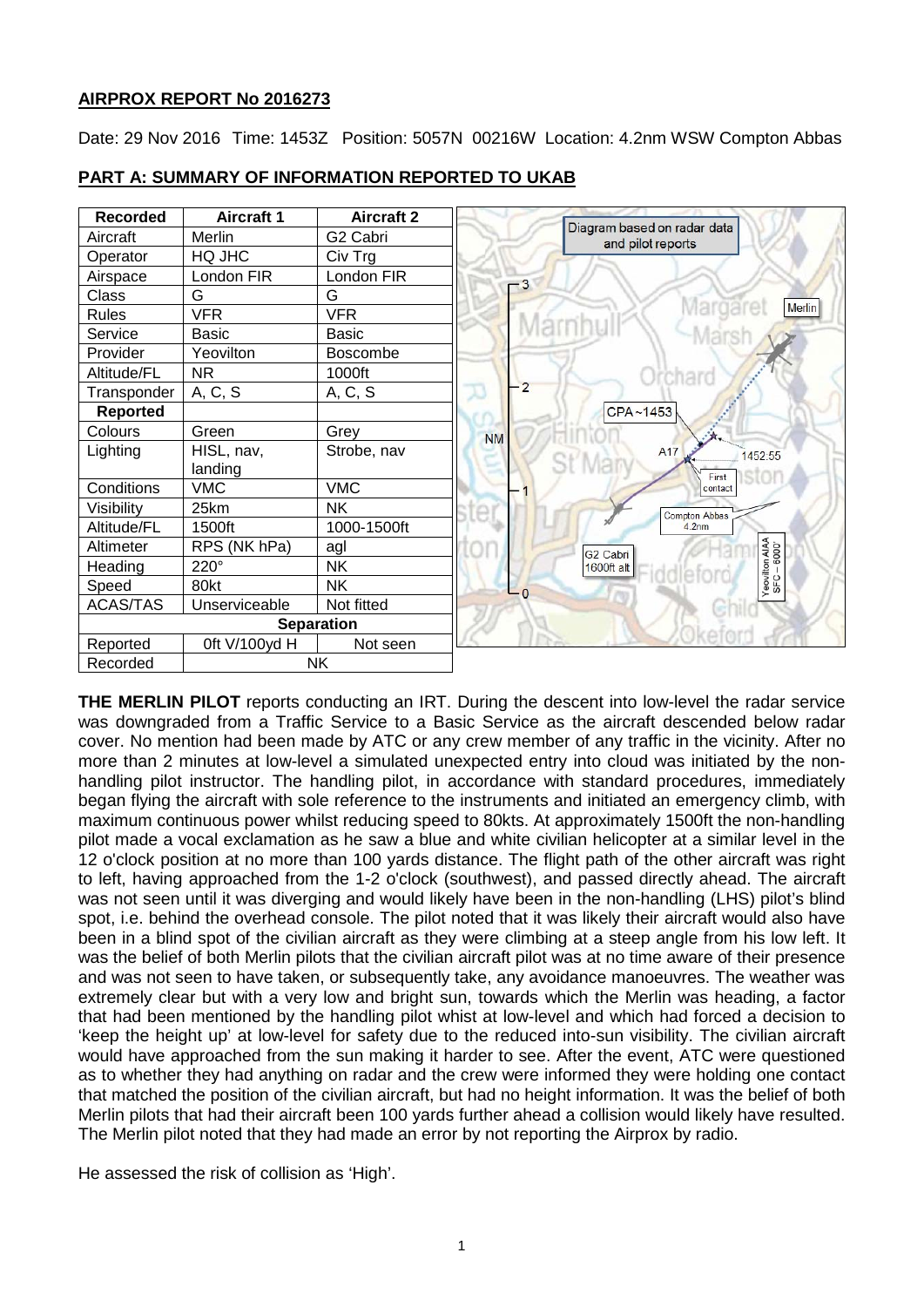**THE G2 CABRI PILOT** reports conducting a navigation training flight, operating between 1000ft and 1500ft agl under a Basic Service from Boscombe Down. A Merlin helicopter was not seen by either pilot during the flight.

**THE YEOVILTON CONTROLLER** reports controlling five Grob Tutors under a Traffic Service and a number of other aircraft under Basic Service. The Merlin pilot called him from the east of Yeovilton, requested a Traffic Service and a transit to work in the 'IF areas'. The aircraft was positively identified, given a Traffic Service, and given own navigation to the IF areas. Soon after, the controller began conducting a handover to the oncoming controller, in addition to calling traffic to at least two of the Grob Tutors. At this point the Merlin was no longer visual on the radar screen so he contacted the pilot to confirm its position. He was told that they had descended to low-level, having not informed him prior to doing so. He advised the Merlin pilot that they were no longer visual on radar and downgraded their service to a Basic Service. Having completed the rest of the handover, he heard the Merlin pilot contact his relief, asking if there was an aircraft near their current position. At no point was an Airprox called, and the controller was not informed that this incident was considered an Airprox until much later

**THE YEOVILTON SUPERVISOR** reports having no recollection of the events described, most likely due to the time elapsed since the event and the fact that an Airprox was not declared on frequency.

**THE BOSCOMBE CONTROLLER** did not file a report with the UKAB.

## **Factual Background**

The weather at Boscombe was recorded as follows:

METAR EGDM 291450Z 07006KT CAVOK 05/M03 Q1032 BLU NOSIG=

#### **Analysis and Investigation**

## **UKAB Secretariat**

The Merlin and G2 Cabri pilots shared an equal responsibility for collision avoidance and not to operate in such proximity to other aircraft as to create a collision hazard. If the incident geometry is considered as head-on or nearly so then both pilots were required to turn to the right<sup>[1](#page-1-0)</sup>. If the incident geometry is considered as converging then the Merlin pilot was required to give way to the G[2](#page-1-1) Cabri<sup>2</sup>.

#### **Occurrence Investigation**

An occurrence investigation concluded that the planning, briefing and execution of this sortie was conducted satisfactorily. Barring several minor oversights and factors not considered immediately before and after the incident, the planning considerations and CRM, particularly in regard to the U/S TAS, was suitable and satisfactory. The investigation produced several recommendations regarding the execution of future sorties. It is not recommended that TAS be considered a GO/NO GO item of equipment; TAS is an aid to the maintenance of situational awareness, alongside ATC services and effective lookout. The crew understood and mitigated the U/S TAS to the best of their ability.

<span id="page-1-0"></span><sup>&</sup>lt;sup>1</sup> SERA.3210 Right-of-way (c)(1) Approaching head-on.<br><sup>2</sup> SERA.3210 Right-of-way (c)(2) Converging.

<span id="page-1-1"></span>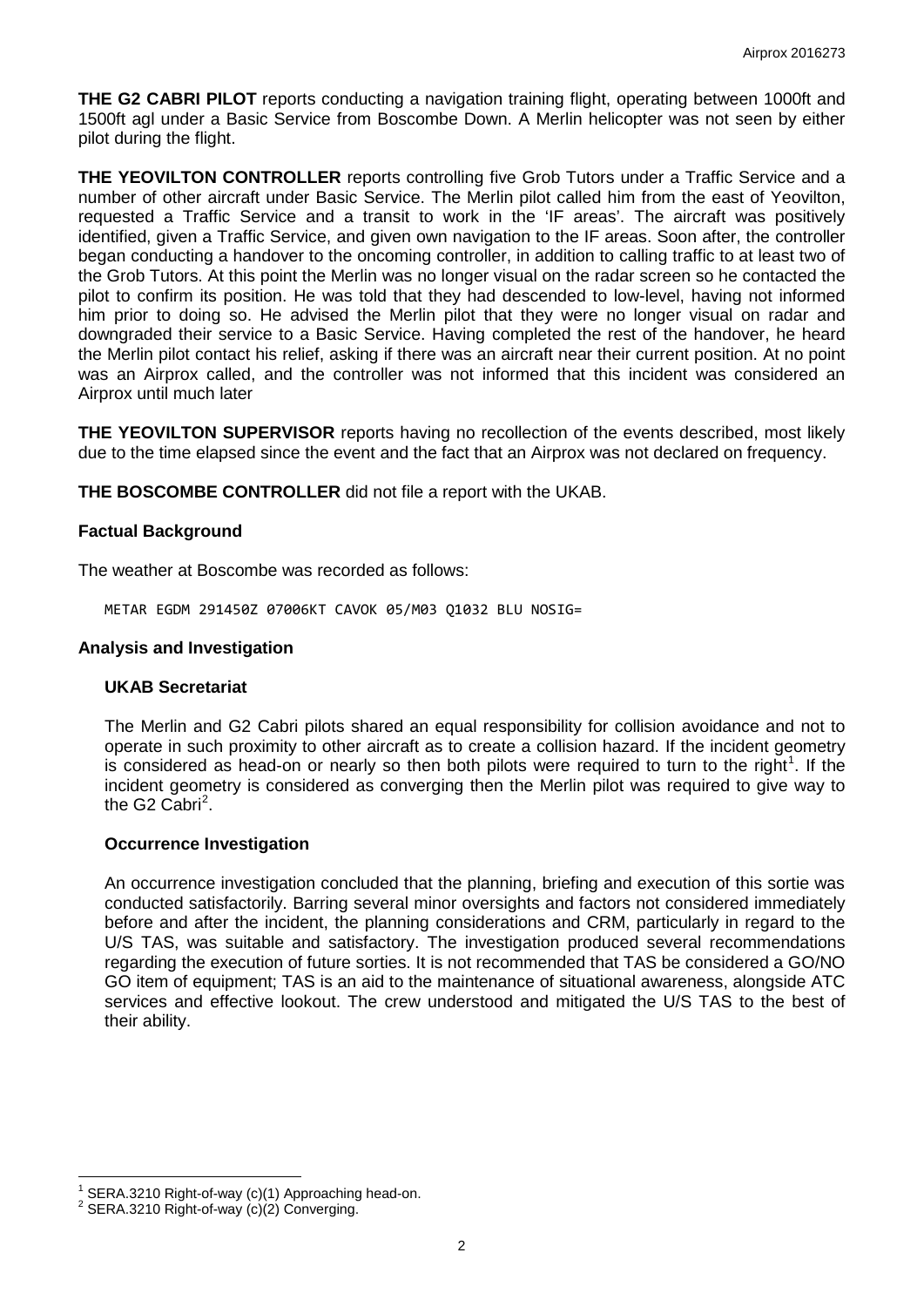## **Comments**

## **G2 Cabri Operating Authority**

The crew observed the weather minima set by the company for navigation training flights, which are in excess of VFR limits. On receiving a report of an Airprox event, all staff and students were re-briefed on the necessity of maintaining a good lookout during all phases of flight.

# **HQ JHC**

CHF carried out a thorough investigation into this Airprox and identified the barriers that were compromised. Had ATC been made more aware of the intentions of the aircraft they could potentially have provided earlier information on the conflicting traffic: this was particularly pertinent given that the into-sun visibility was very limited at the time due to the sun's height and intensity. The unavailability of TAS was also considered but it was decided that lack of a serviceable TAS would not become a 'no-go' item so long as the crew were aware and tempered its loss/unavailability by modifying their profile should it be deemed necessary. However, considering the lessons identified the following steps have been taken to mitigate further against similar incidents recurring.

- 1. Instructors have been reminded that when conducting IRTs they are to inform ATC of their intention to conduct instrument PFLs followed by Low-Level IF Abort and to request an update on any other air traffic in the vicinity.
- 2. Instructors have been reminded to ensure clearing turns (away from sun) are conducted prior to completing simulated Low Level IF Aborts, during which lookout will, by necessity, be degraded.
- 3. All squadron aircrew have been re-briefed on the importance of reporting a perceived Airprox in a timely manner.

The lessons identified as a result of this report will be shared amongst all JHC communities.

# **NAVY HQ**

Though a thorough investigation was carried out by JHC, a similarly robust process within ATC was hindered by a delay of 7 weeks between the Airprox and its notification to Yeovilton ATC and UKAB. This highlights the importance of prompt reporting to ensure all relevant information is captured. That said, from an ATC point of view, this is quite a straight forward event. The Approach controller met the requirements of a TS and, when surveillance contact was lost due to the Merlin's descent, downgraded that to a BS. The controller was busy giving TI to other aircraft on frequency who were under a TS so rightly prioritised between all aircraft on frequency based on the type of service he was providing. Had the Merlin advised the controller of his intentions to descend (iaw his obligations under a TS) this may have prompted the controller to give a final update of traffic info before surveillance contact was lost.

## **Summary**

An Airprox was reported when a Merlin and a G2 Cabri flew into proximity at about 1453 on Tuesday  $29<sup>th</sup>$  November 2016. Both pilots were operating under VFR in VMC and both were in receipt of a Basic Service from Yeovilton.

# **PART B: SUMMARY OF THE BOARD'S DISCUSSIONS**

Information available consisted of reports from both pilots, radar photographs/video recordings, a report from the air traffic controller involved and reports from the appropriate operating authorities.

The Board was satisfied that the comprehensive service investigation had captured the relevant 'lessons identified'. Of particular note, members commented that the date and location of the